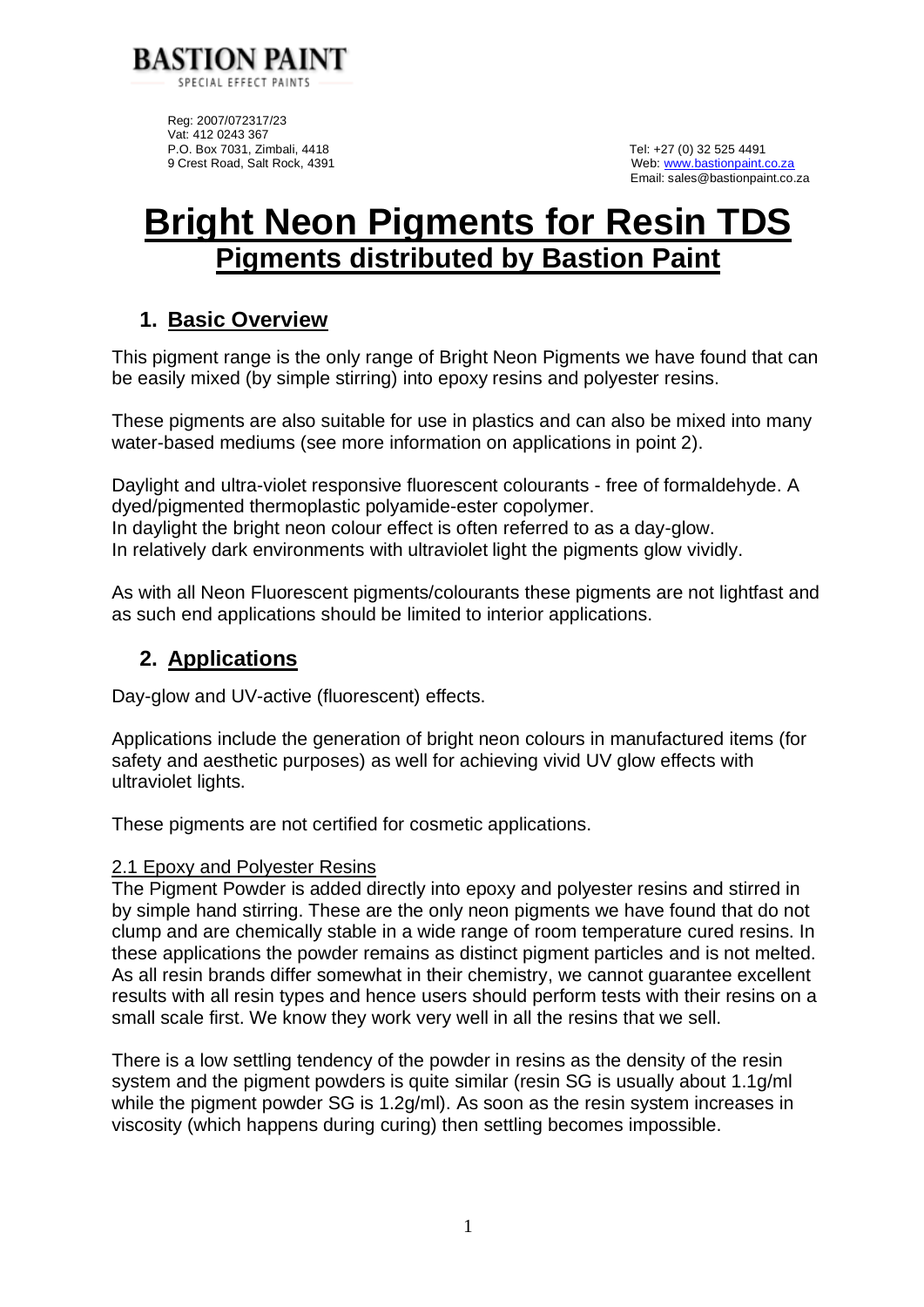These pigments are stable up to  $240^{\circ}$ C and thus easily handle the curing temperature of normal resins.

### 2.2 Water Based Mediums

The chemistry of these pigments allows for dispersion into water-based mediums.

We have obviously not tested dispersion into all water-based mediums hence users should perform tests with their systems on a small scale first.

The pigments are stable against quite high shear forces and good mechanical mixing, with medium to high shear, is required to avoid clumping and to get the best dispersion which also gives the best colour development.

When added to water-based mediums such as paints, it may be required to add dispersing chemicals. The best dispersant chemistry for the user's system needs to be determined by the user although we can assist customers who have purchased these pigments from us in large quantities.

Customers need to test these pigments in their specific applications and to check for long term stability in wet mediums, such as paints, that are to be stored before use.

#### 2.3 Plastics

High strength, fast dispersing colours for plastics. Compatible with most plastic polymers in general use. Process between 175 and 240°C. Full melting should be achieved. It is best to hold at the minimum temperature that allows full melting.

#### 2.4 Other applications

We have supplied these pigments for applications such as dust leak identification, insect tracking and fruit spray applications.

For use in fruit spray applications the user must be aware that the pigments have not been tested or certified for food contact. Being formaldehyde free they are fine when applied on the outside of fruit with a relatively thick skin that will be removed prior to eating. Under no circumstances can we recommend these pigments for application onto fruit where the pigment may be ingested. Be aware that fruit inspection with UV light will probably cause the colour pigment to show up which may be a problem with fruit destined to be exported.

We do have a totally different product that is more suited to and easier to use in fruit spray applications. Please contact us should you require information on this.

## **3. Chemical Classification**

A dyed/pigmented thermoplastic polyamide-ester copolymer.

These pigments fit into the Harmonised Tariff Code Category of both 3206.42.00.

Formaldehyde free specifically for use in plastics.